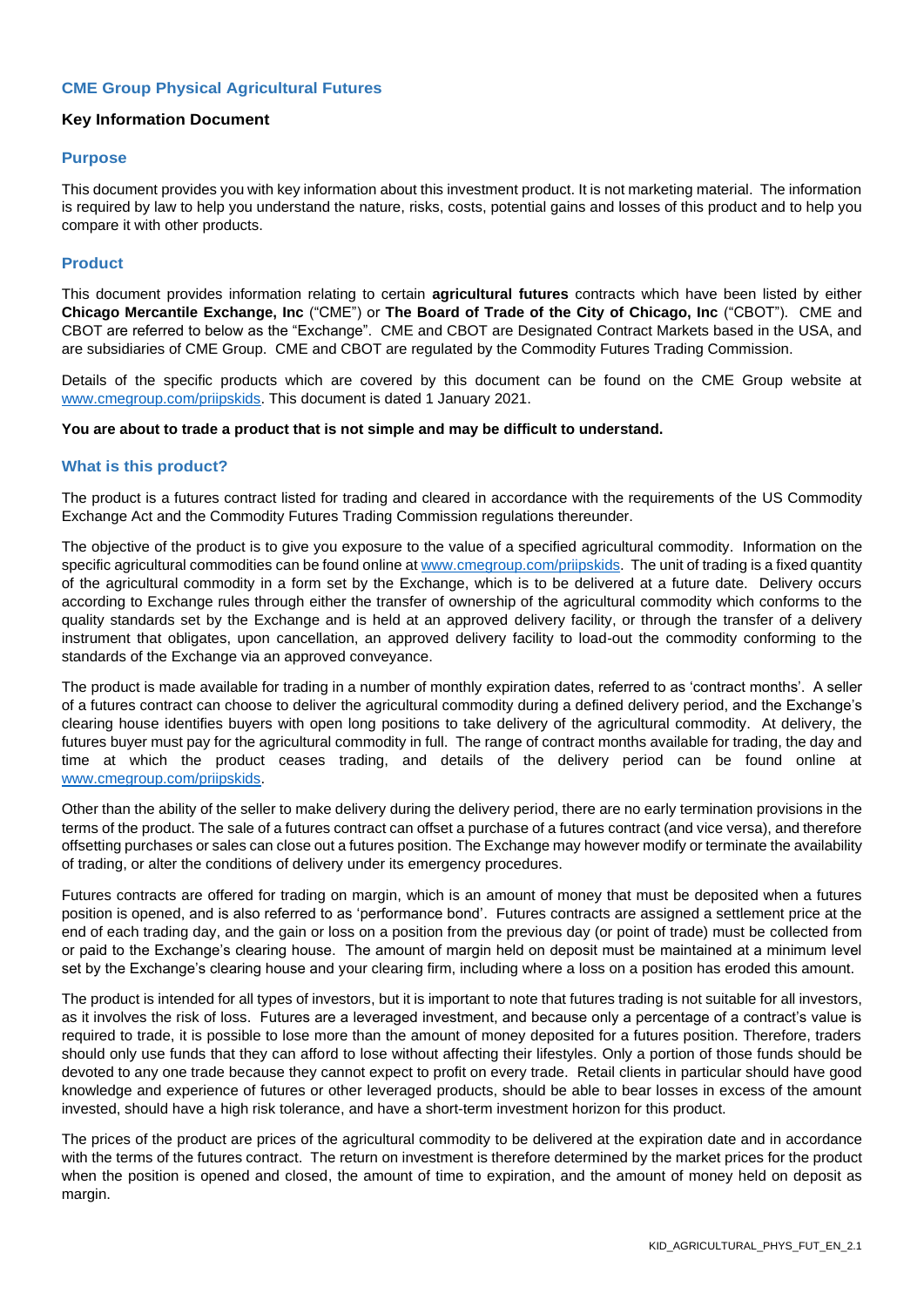# **What are the risks and what could I get in return?**

The summary risk indicator is a guide to the level of risk of this product compared to other products. It shows how likely it is that the product will lose money because of movements in the markets or because we are not able to pay you.

We have classified this product as 7 out of 7, which is the highest risk class. As a futures contract, the product should be considered a high-risk investment product.



There is no maximum loss. In some circumstances you may be required to make further payments to pay for losses. **The total loss you may incur may significantly exceed the amount invested.**

The product is denominated in a foreign currency, and therefore the return, when expressed in your currency, may change depending on currency fluctuations. **Be aware of currency risk. You will receive payments in a different currency, so the final return you will get depends on the exchange rate between the two currencies. This risk is not considered in the indicator shown above.**

This product does not include any protection from future market performance so you could lose some or all of your investment.

The product is listed for trading on a futures market and there is no committed liquidity offered by market makers or the Exchange. Therefore, liquidity depends only on the availability of buyers and sellers in the market. Regular trading activity observed at one point in time does not guarantee regular trading at any other point in time.

This graph illustrates how your investment could perform. You can compare it with the pay-off graphs of other derivatives.

The graph presented gives a range of possible outcomes and is not an exact indication of what you might get back. What you get will vary depending on how the underlying will develop. For each value of the underlying, the graph shows what the profit or loss of the product would be. The horizontal axis shows the various possible prices of the underlying value on the expiry date and the vertical axis shows the profit or loss.



Buying this product holds that you think the underlying price will increase. Selling this product to open a position holds that you think the underlying price will decrease.

The figures shown include all the costs of the product itself, but may not include all the costs that you pay to your advisor or distributor. The figures do not take into account your personal tax situation, which may also affect how much you get back.

# **What happens if the Exchange is unable to pay out?**

You are not exposed to financial loss due to the default of the Exchange. All futures contracts traded on the Exchange are guaranteed by the Exchange's clearing house. No US regulated clearing house has ever defaulted or failed to make a payment to its market participants. In the highly unlikely event that such a default occurred, the initial margin posted to the Exchange's clearing house by you is bankruptcy remote. Thus, the risk of you suffering any loss due to the failure of the Exchange's clearing house is extremely low.

No direct client of the Exchange's clearing house has ever suffered a loss as a result of the failure of one of the Exchange's clearing firms. However, there is a low risk that such a loss could occur if the clearing firm and a fellow client of that direct customer both defaulted. To the extent that an intermediary is employed by you that is not a direct clearing firm of the Exchange's clearing house, the potential exists for losses to be suffered in scenarios other than those described above.

# **What are the costs?**

The Exchange charges a transaction fee for opening or closing a position. Should a futures contract be taken to delivery, a delivery fee will apply instead of the closing transaction fee. No other charges are applied by the Exchange, although your clearing firm and any other intermediary firm employed by you will also charge fees for their services.